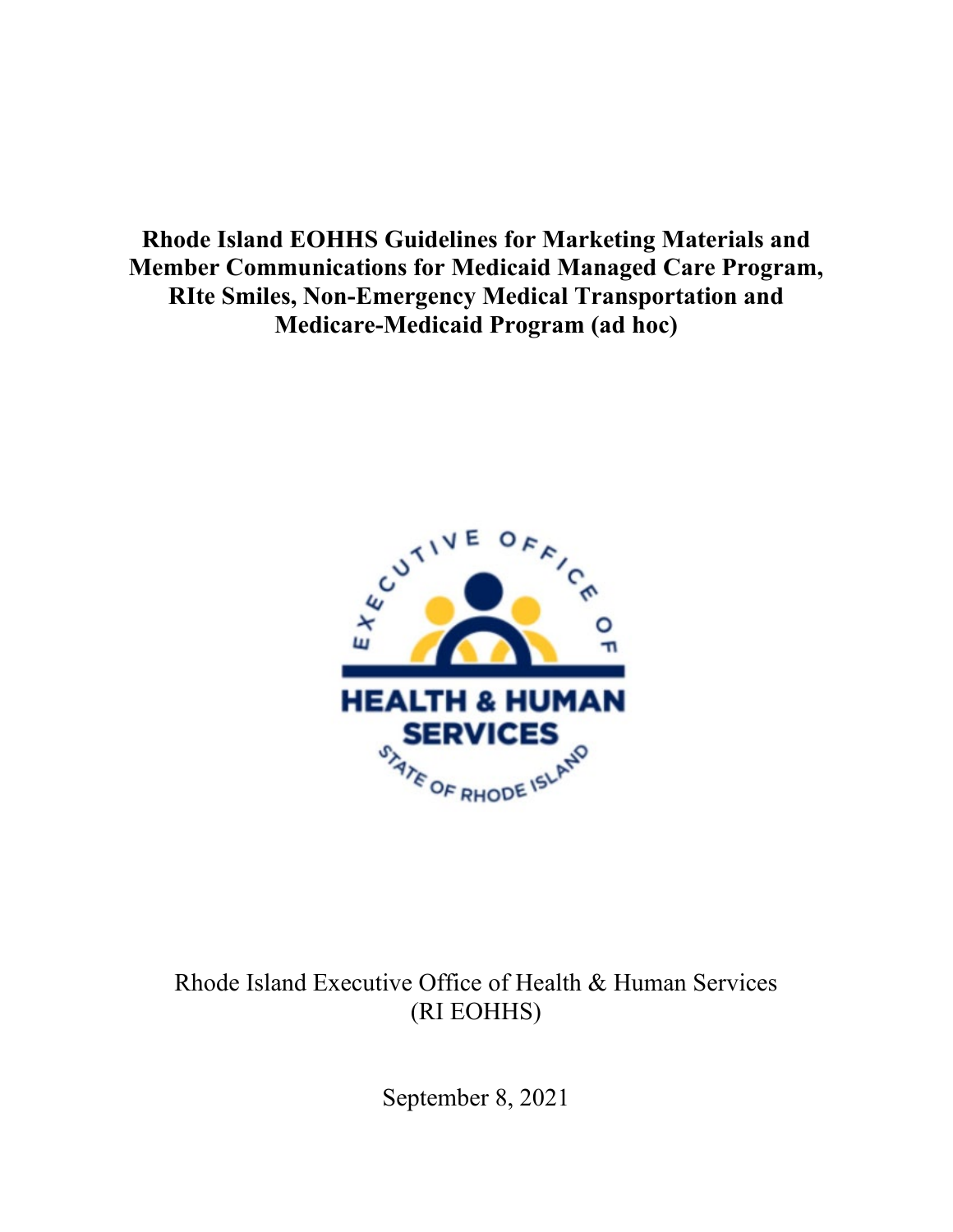

## INTRODUCTION

Plans are required to comply with the information requirements and marketing guidelines under [42 C.F.R. Section 438.10 and 438.104,](https://www.gpo.gov/fdsys/pkg/CFR-2011-title42-vol4/pdf/CFR-2011-title42-vol4-part438.pdf) *Rhode Island EOHHS Guidelines for Marketing Materials and Member Communications for Medicaid Managed Care Program, RIte Smiles, Non-Emergency Medical Transportation and Medicare-Medicaid Program (ad hoc)*, as well as the Contract Between EOHHS and Health Plan for Medicaid Managed Care Program, Contract Between EOHHS and Contractor for Non-Emergency Medical Transportation (NEMT) and the Contract Between EOHHS and Medicaid RIte Smiles Program. EOHHS requires the review and prior approval of all materials related to or containing information that is intended to be used for education, outreach, or marketing purposes for Health Plan enrollees or prospective enrollees. For the purposes of this guidance, "Plans" refers to a managed care organization (MCO), nonemergency medical transportation (NEMT) vendor, and the Dental Plan that administers the RIte Smiles Program, including all sub-contractors, which include contracted Accountable Entities (AEs) and their respective sub-contractors and vendors. Plans are required to comply with the information requirements and marketing guidelines under [42 C.F.R. Section 438.10 and 438.104,](https://www.gpo.gov/fdsys/pkg/CFR-2011-title42-vol4/pdf/CFR-2011-title42-vol4-part438.pdf) *Rhode Island EOHHS Guidelines for Marketing Materials and Member Communications for Medicaid Managed Care Program, RIte Smiles, Non-Emergency Medical Transportation and Medicare-Medicaid Program (ad hoc),* as well as the Contract Between EOHHS and Health Plan(s) for Medicaid Managed Care Program, Contract Between EOHHS and the Non-Emergency Medical Transportation (NEMT) contractor, and the Contract Between EOHHS and Medicaid RIte Smiles Program. For the purpose of this guidance, MMP (ad hoc) materials refer to general health promotion materials that do not include MMP related information and are not included in the Medicare Managed Care Manual, Medicare Marketing Guidelines and Prescription Drug Benefit Manual.

In addition:

- Plans must comply with all contractual requirements related to marketing materials and member communications.
- Plan sponsors are responsible for ensuring compliance with current marketing regulations and guidance, including monitoring and overseeing the activities of their sub-contractors, downstream entities, and/or delegated entities.
- Interoperability: The Plan must comply with the Patient Access API requirements in 42 [C.F.R. § 438.242\(b\)\(5\)](https://www.law.cornell.edu/cfr/text/42/438.242/) and the Provider Directory API requirements in [42 C.F.R. §](https://www.law.cornell.edu/cfr/text/42/438.242/)   $438.242(b)(6)$ , including the provider directory information specified in 42 C.F.R. §  $438.10(h)(1)$  and (2). The CHIP MCO must comply with the Patient Access API requirements in  $42$  C.F.R. §  $457.1233(d)$  and the Provider Directory API requirements in [42 C.F.R. § 457.1233,](https://www.law.cornell.edu/cfr/text/42/457.1233/) including the provider directory information specified in 42 C.F.R.  $§$  438.10(h)(1) and (2). More detailed information regarding the federal compliance requirements can be found in the CMS Interoperability and Patient Access Final Rule in the May 1, 2020 issue of the Federal Register (85 FR 25510-01).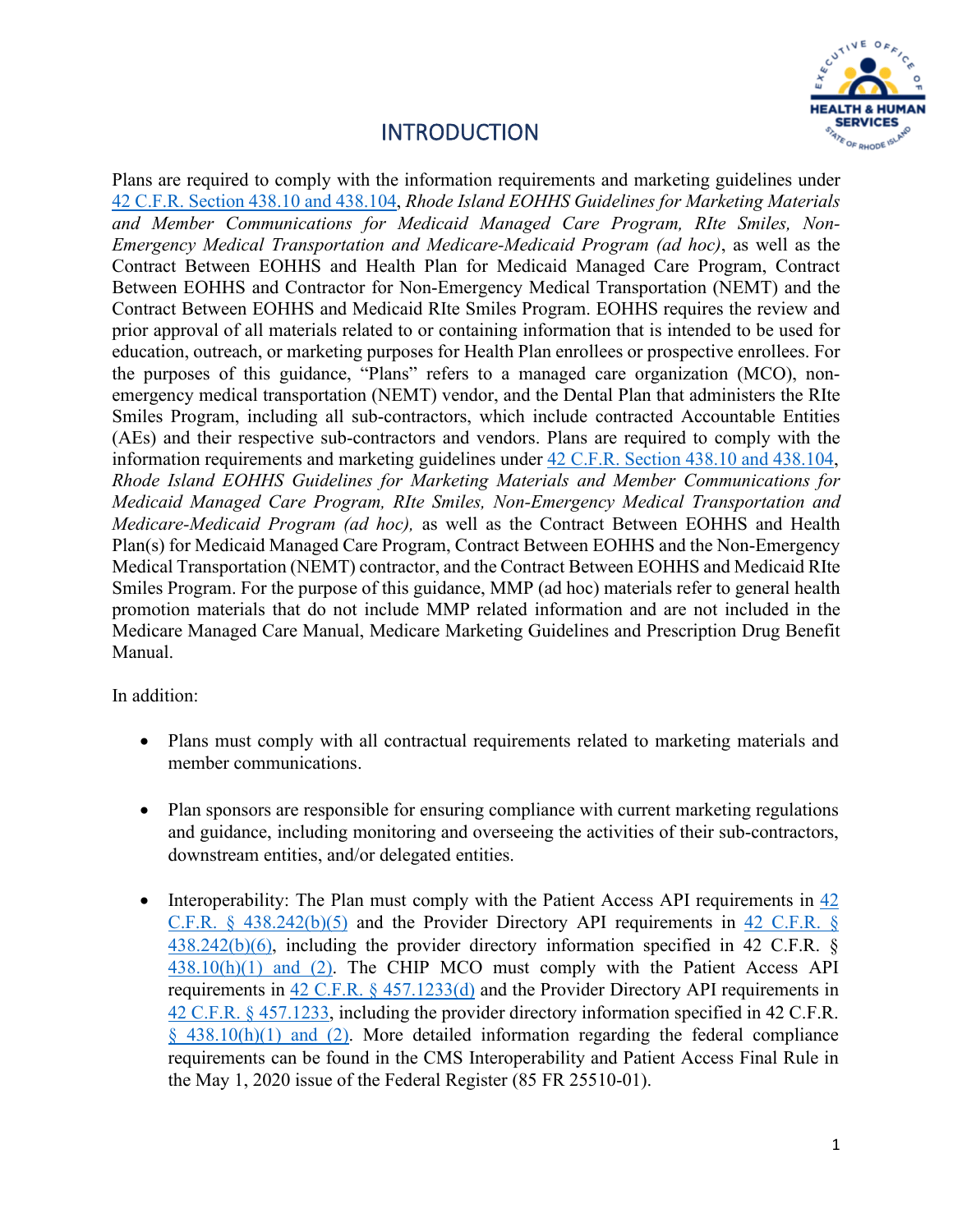

### • **EOHHS reserves the right to conduct an audit of the Plan's advertising, marketing, outreach, or member materials at any time.**

These *Guidelines* are to be used for all marketing materials and member communications activities under Rhode Island's Medicaid Managed Care Program (MCO), Medicare-Medicaid Program (MMP) ad hoc enrollee communication materials, and Non-emergency Medical Transportation (NEMT) member communications. This includes the RIte Care, Children with Special Health Care Needs (CSHCN), Rhody Health Partners, and RIte Smiles.

When engaged in marketing its programs or in marketing targeted to potential or current members, the Plan:

- Shall not distribute marketing materials to less than the entire service area;
- Shall not distribute marketing materials without the approval of EOHHS;
- Shall not seek to influence enrollment in the Health Plan in conjunction with the sale or offering of private insurance;
- Shall not, directly or indirectly, engage in unsolicited door-to-door, telephone, or other cold call marketing activities.

## **DEFINITIONS**

- **Accountable Entities:** An integrated network consisting of an inter-disciplinary provider organization that is financially accountable for member cost, quality and health outcomes for Medicaid populations within value-based payment arrangements.
- **Choice Counseling:** The provision of information and services designed to assist beneficiaries in making enrollment decisions; it includes answering questions and identifying factors to consider when choosing among Health Plans and Primary Care Providers. The term does not include making recommendations for or against enrollment into a specific Health Plan. [\[42 C.F.R. § 438.2\]](https://www.law.cornell.edu/cfr/text/42/438.2)
- **Cold Call Marketing:** Includes any means of unsolicited personal contact by the Contractor with a Potential Member for the purpose of Marketing as defined under this Agreement and [42 C.F.R. § 438.104.](https://www.law.cornell.edu/cfr/text/42/438.104/) This can include door-to-door, telephone, e-mail, texting, or other unsolicited forms of Marketing. [\[42 C.F.R. § 438.104\(a\)\]](https://www.law.cornell.edu/cfr/text/42/438.104/).
- **Contract Requirements:** Means that each MCO, NEMT and MMP must comply with all the contractual requirements related to marketing and member materials/communications.
- **Marketing:** Any communication from a Health Plan to a Medicaid beneficiary who is not enrolled in that entity, that can be reasonably interpreted as intended to influence the beneficiary to enroll in that particular Health Plan's Medicaid product, or either to not enroll in or to disenroll from another Health Plan's Medicaid product. Marketing does not include communication to a Medicaid beneficiary from the issuer of a qualified Health Plan as defined in [45 C.F.R. § 155.20.](https://www.law.cornell.edu/cfr/text/45/155.20) [\[42 C.F.R. § 438.104\]](https://www.law.cornell.edu/cfr/text/42/438.104)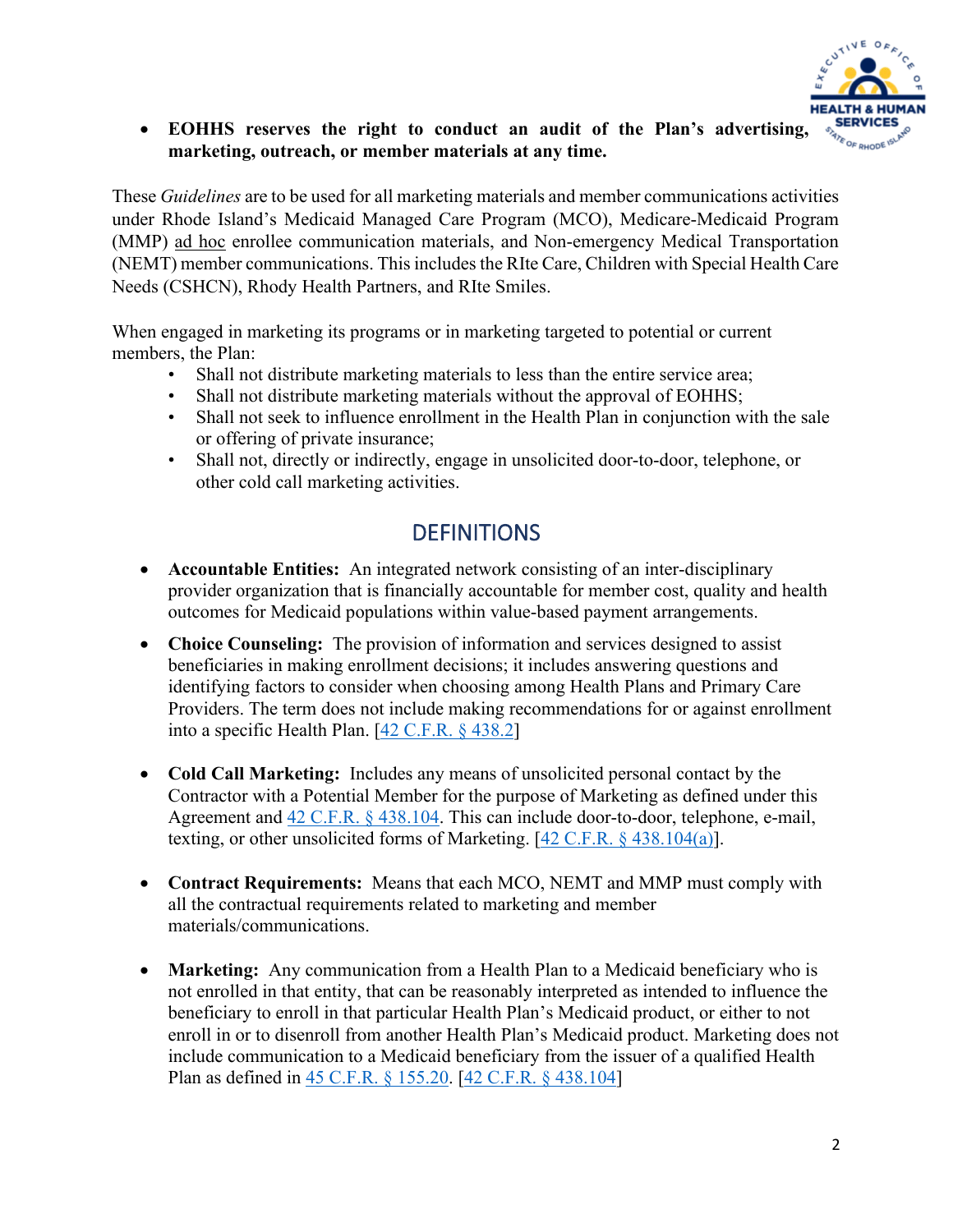

- **Marketing Materials & Member-facing Materials (Member Communications):** Materials that are produced in any medium, by or on behalf of the MCO or their subcontractors that can reasonably be interpreted as intended to market to and/or educate Potential Enrollees or Enrollees.
- **Marketing Representative:** A Contractor's Representative who is engaged in a Marketing activity.
- **Member Materials/Communications:** Member materials that include, but are not limited to member handbooks, provider directories, member newsletters, identification cards, fact sheets, notices, brochures, form letters, mass mailings, system generated letters, newspaper, TV and radio advertisements, call scripts, surveys, text messages, emails, digital platforms, and other materials, as identified by EOHHS.
- **Member** is a Medicaid recipient enrolled in a Health Plan. The term member is used synonymously with the term "enrollee" or "beneficiary" in this Agreement.  $[42 \text{ C.F.R.}$  § [438. 2\]](https://www.law.cornell.edu/cfr/text/42/438.2)
- **Potential Member** or **Potential Enrollee** means a Medicaid beneficiary who is subject to mandatory enrollment or may voluntarily elect to enroll in a contracted Health Plan but is not yet a member of a specific Health Plan. [\[42 C.F.R. §438.2\]](https://www.law.cornell.edu/cfr/text/42/438.2)

## ATTACHMENTS

The enclosed attachments and their corresponding instructions shall be reviewed and used in accordance with these *Rhode Island EOHHS Guidelines for Marketing Materials and Member Communications for Medicaid Managed Care Program, RIte Smiles, Non-Emergency Medical Transportation and Medicare-Medicaid Program (ad hoc)*. They are referenced throughout these Guidelines.





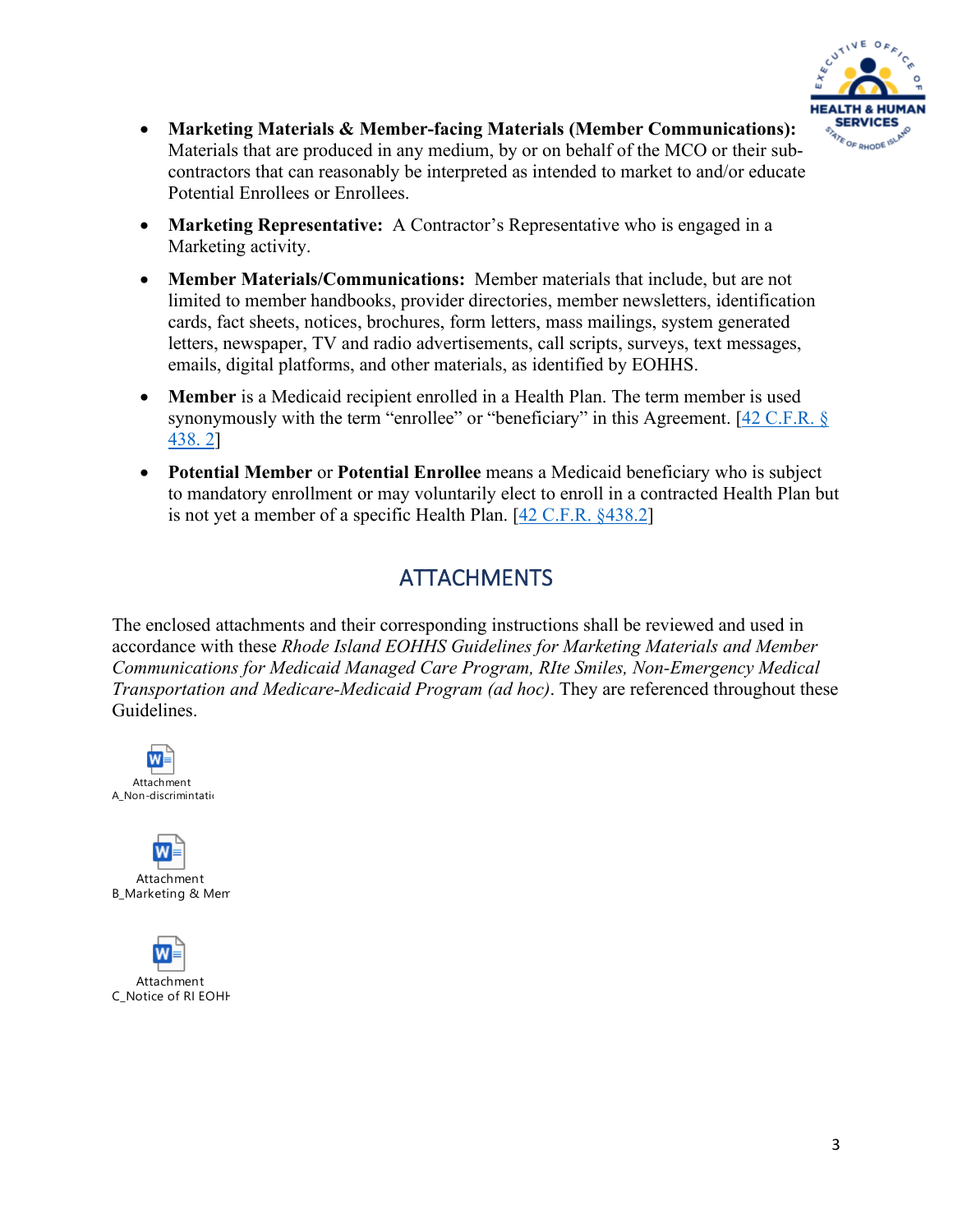

## MARKETING MATERIALS & MEMBER COMMUNICATIONS SUBMISSIONS, REVIEW, & APPROVAL PROCESSES

**1. Marketing and Member-facing Communication Criteria**

EOHHS reviews all marketing materials and member-facing documents directed to current and potential enrollees to ensure compliance with applicable state, federal and contractual requirements.

The evaluation includes, but is not limited to:

- Readability; using (1) reading level criteria as a guide, (2) low literacy standards and best practices
- Presentation and font size
- Content that is clear, concise, accurate and appropriate
- Content that may be confusing, misleading or fraudulent
- Content that is culturally competent
- Explains information to the recipients in an understandable language
- Contains no prohibited marketing activities or information, as described in the previous section.
- Covers the prescribed information mandated by the State for that specific document (e.g. Model Member Handbook, Appeals & Grievance Notifications, and other model documents)

## **2. Model Documents**

In accordance with the CMS Medicaid and CHIP Managed Care Final Rule (CMS-2390-F), States are required to develop a Model Member Handbook, Appeal and Grievance Notice templates, and definitions of key terms for use by the managed care plans. Plans are required to add Plan-specific information; however Plans cannot alter or delete required information in the model documents. RI EOHHS will ensure Plans are in receipt of all model documents. Plans are required to submit to RI EOHHS, for review and approval, model documents containing Planspecific information.

## **3. Submission Criteria**

Marketing materials and member-facing communications will be reviewed by EOHHS for regulatory and contractual compliance, content accuracy and appropriateness.

All documents must be thoroughly proofread for spelling and grammar prior to submission. EOHHS reviews submitted marketing materials and member communications that include:

• Written materials written at no higher than a 6.5 grade level using the Flesch-Kincaid Readability Guide found at this link: [https://readabilityformulas.com/free-readability](https://readabilityformulas.com/free-readability-formula-tests.php)[formula-tests.php.](https://readabilityformulas.com/free-readability-formula-tests.php) The specific metric the Plan shall use to verify an acceptable readability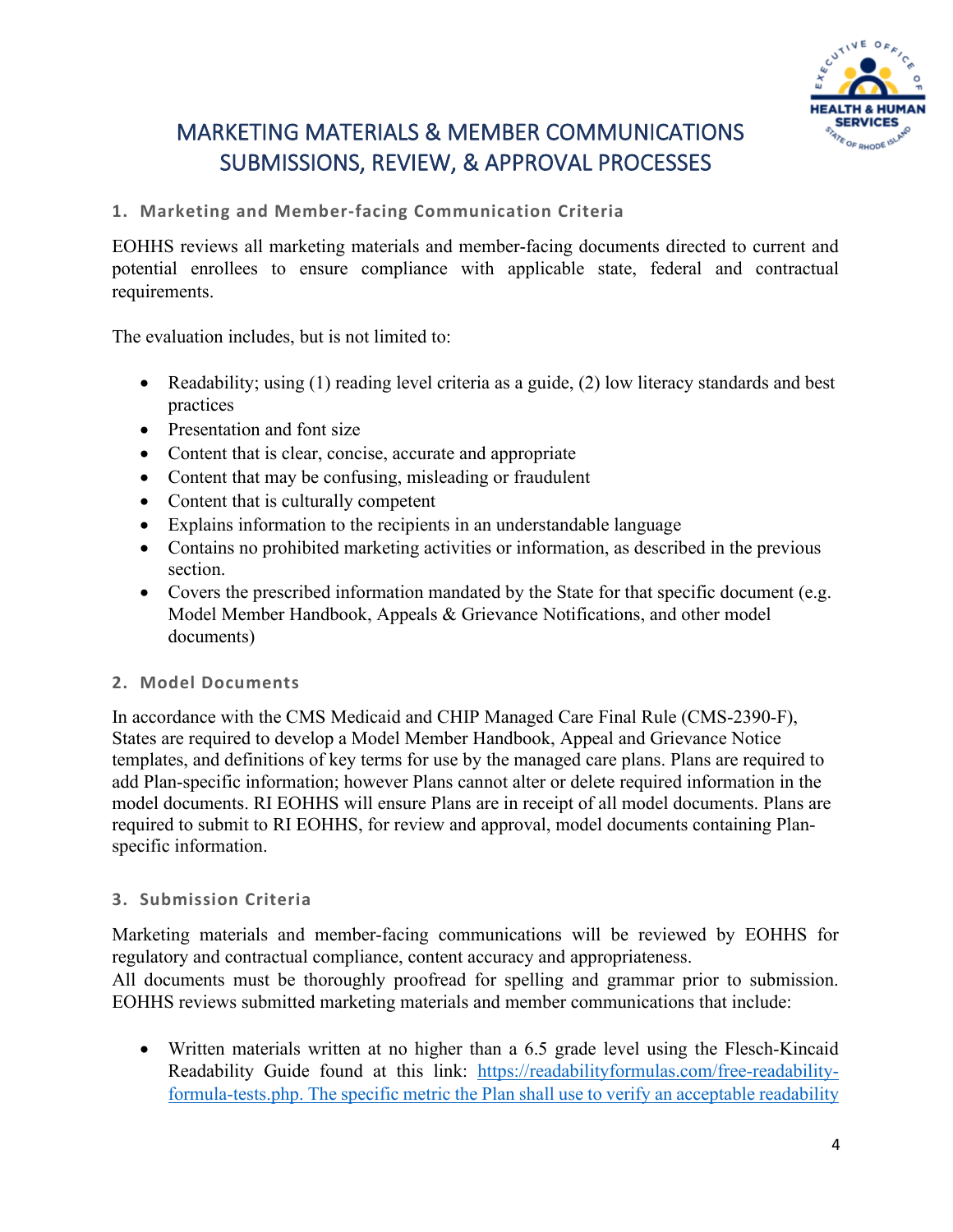

score is the Flesch-Kincaid Grade Level.

- Language assistance services information (when appropriate for the document)
	- o All written materials must be made available in alternate formats upon member request (e.g. audio, large font, Braille)
	- o translation services for enrollees and potential enrollees with limited English proficiency (LEP)
	- o tag lines in the prevalent non-English languages in the State
	- o Nondiscrimination notice (see **Attachment A**).
- The Plan shall not alter or modify the EOHHS logo but may change the size so long as the logo remains visible and legible in all Marketing Materials. EOHHS, in its sole discretion, may move, resize, or otherwise alter the use of its logo as part of its approval.

Content that is:

- Culturally competent
- Clear, concise, appropriate, and must meet contractual and regulatory requirements
- Includes prescribed information mandated by the State when appropriate
- Free from confusing, misleading or fraudulent information
- Appropriate heading and/or naming convention
- Active and correct contact information, hyperlinks, URLs, and telephone numbers

#### **4. Cobranding**

Member communications sent in collaboration with any Plan's subcontractor(s) must be submitted through the standard marketing review process, and both entities' brand must be displayed on the marketing submission. Subcontractors include but are not limited to contracted Accountable Entities (AEs). Plans will be required to add a footer to all cobranded documents.

• Example: Sponsored by



#### **5. State of Rhode Island 'File and Use' Process**

File and Use documents are member communications or standard templates designed by the Plans to inform members of a change, such as formulary change, network changes, or a form letter used for membership, in general, to inform of vaccines, missed appointments, scheduled annual PCP and/or visits.

These templates are directed to inform all members rather than individual members of applicable change. If RI EOHHS issues approval of the template the Plan submits for review, the boilerplate language enclosed in the template can be used on an ongoing basis with information the Plan inputs depending on the context of the member-facing communication.

Please note that member surveys, questionnaires, forms, health assessments, etc., such as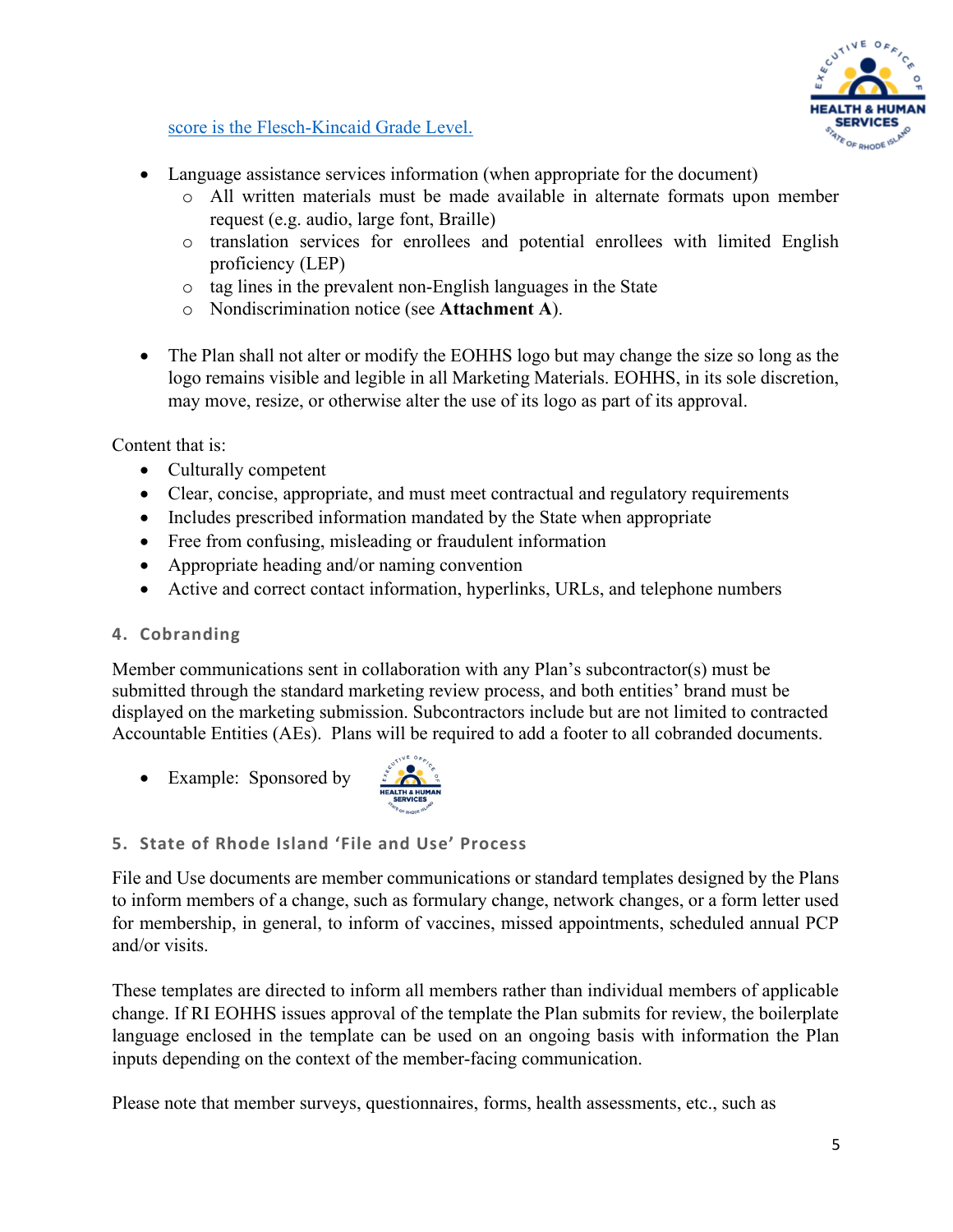

CAHPS, HEDIS or NCQA, are also considered 'File and Use,' as no changes can be made to these by either the Plan or the State. These templates are directed to inform all members, rather than individual members, of the applicable change(s). Once initially approved, these documents may be submitted to EOHHS as 'File & Use'. If the Plan makes any changes to the previously approved File and Use template, it must be submitted to EOHHS with a Marketing and Member Communications Request for Approval form [Attachment B] as a revised document. The Health Plan(s) shall not use the document unless it has been approved by EOHHS.

Clinical or member education materials designed to provide information on good health practices that have been approved by the Centers for Disease Control (CDC) or National Institutes of Health (NIH) do not require additional review by EOHHS but should be submitted for 'File and Use'.

Any member satisfaction surveys, questionnaires, forms, health assessments, etc. **developed by the Plans** require review and approval by EOHHS.

\*\*Please note that EOHHS 'File and Use' is **NOT** a CMS designation: \*\**CMS "File and Use Certification" process allows organizations to begin market distribution of certain marketing materials 5 calendar days after they have been submitted to CMS and requires that the CEO or CFO of the organization certify that the materials meet CMS requirements.* 

#### **6. Plan Submission Process**

Health Plans are contractually obligated to receive approval of all member/marketing materials prior to release. This Procedure will identify the process taken by EOHHS and participating plans when requesting approval of member materials. Adhering to these procedures will ensure efficient approvals and comprehensive communication**.** Each Plan shall provide EOHHS the Plan's designated Marketing contact(s).

## **Request Procedure:**

Plans must submit all marketing and member communications via email that contains two (2) attachments:

- Member material(s) needing approval
- Marketing and Member Communications Request for Approval form [Attachment B]

If EOHHS requests changes to a document, Plans shall resubmit the material with changes using the same request number. Plans should submit all documents for review in Microsoft Word for ease of review via Track Changes to [OHHS.MCOOversight@ohhs.ri.gov](mailto:OHHS.MCOOversight@ohhs.ri.gov) and the designated EOHHS Marketing Team, as noted in **Attachment B**.

## **7. EOHHS Approval-Rejection Process**

**EOHHS Review Timeframe:** EOHHS will acknowledge receipt of review request within two (2) business days via email.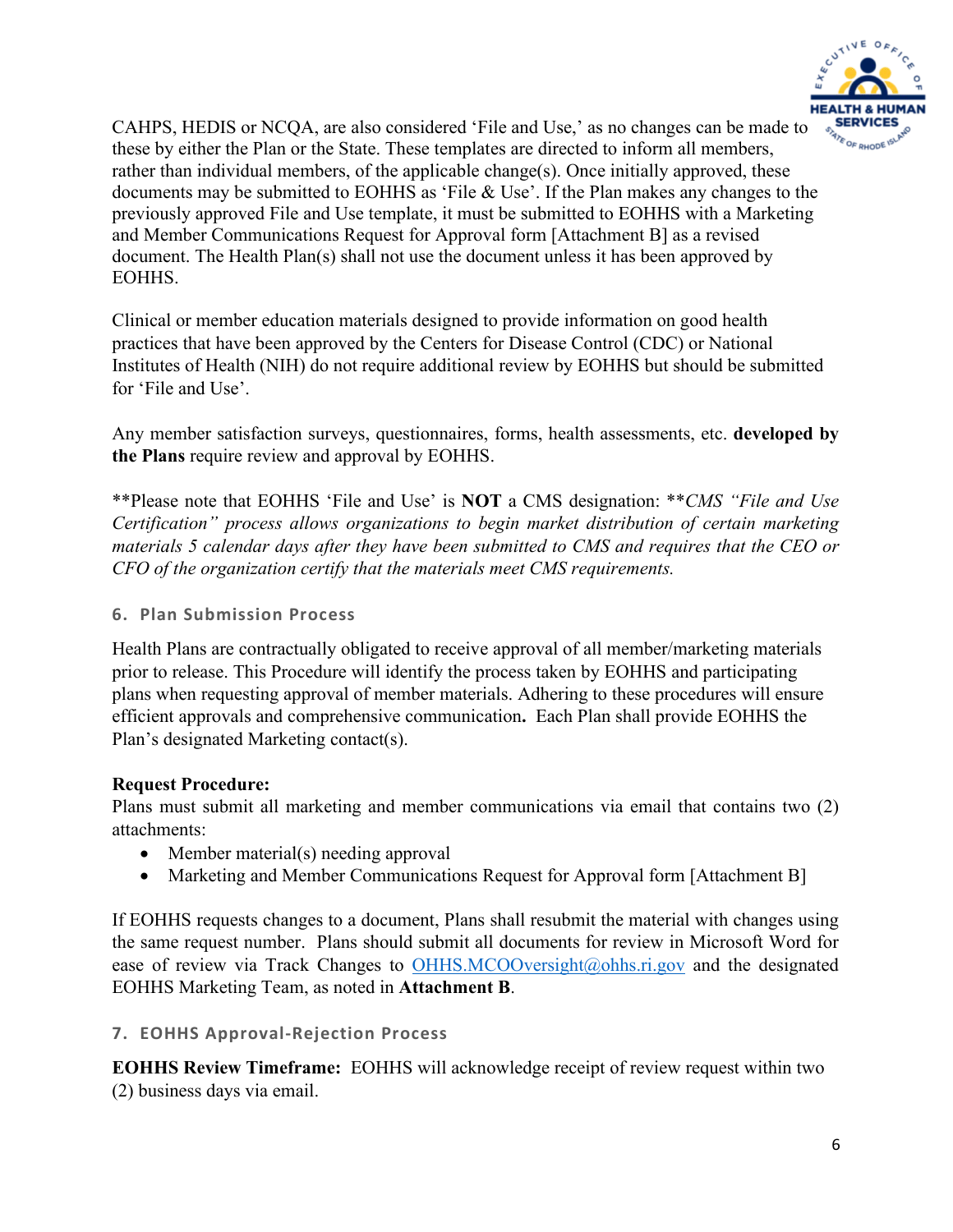

Plan(s) are not allowed to use or distribute any marketing or member communications that have not been approved by EOHHS.

EOHHS will review materials within the designated timeframes, as follows:

- Standard (std): up to 30 business days from date of receipt
- Expedited (exp): up to 3 business days from date of receipt\* \*EOHHS has the right to dispute expedited requests

Annual or quarterly documents, such as Handbooks and newsletters, do not constitute an expedited request(s). Expedited requests are most often notifications of a change in benefits, formulary, provider network or an occurrence that has a time-sensitive impact.

EOHHS will approve, conditionally approve (with edits, questions, and feedback enclosed), or reject submitted materials and return to the Plan with Notice of RI EOHHS Approval, Conditional Approval, or Rejection of MCO Marketing & Member Communications Request for Approval [Attachment C].

Please note that, when resubmitting for review a document(s) previously 'conditionally approved' or 'rejected' by EOHHS, the clock restarts at 30 days (within EOHHS' discretion).

#### **Please note EOHHS' Subject Line naming conventions, as follows:**

## • **Conditional Approval:**

- o Conditional Approval\_MKT\_<Plan>\_#\_<Document Name>\_<EOHHS Reviewer Initials>\_<date>
- **Approval:** 
	- o Approval\_MKT\_<Plan>\_#\_<Document Name>\_<EOHHS Reviewer Initials>\_ <date>
- **Rejected:** 
	- o Rejected\_MKT\_<Plan>\_#\_<Document Name>\_<EOHHS Reviewer Initials>\_ <date>

If EOHHS rejects or edits documents submitted by Plan, Plan should resubmit document in Word with Track changes and the Notice of RI EOHHS Approval, Conditional Approval, or Rejection of MCO Marketing & Member Communications Request for Approval [Attachment C].

EOHHS will review resubmissions in accordance with the standard turnaround timeframe unless otherwise indicated.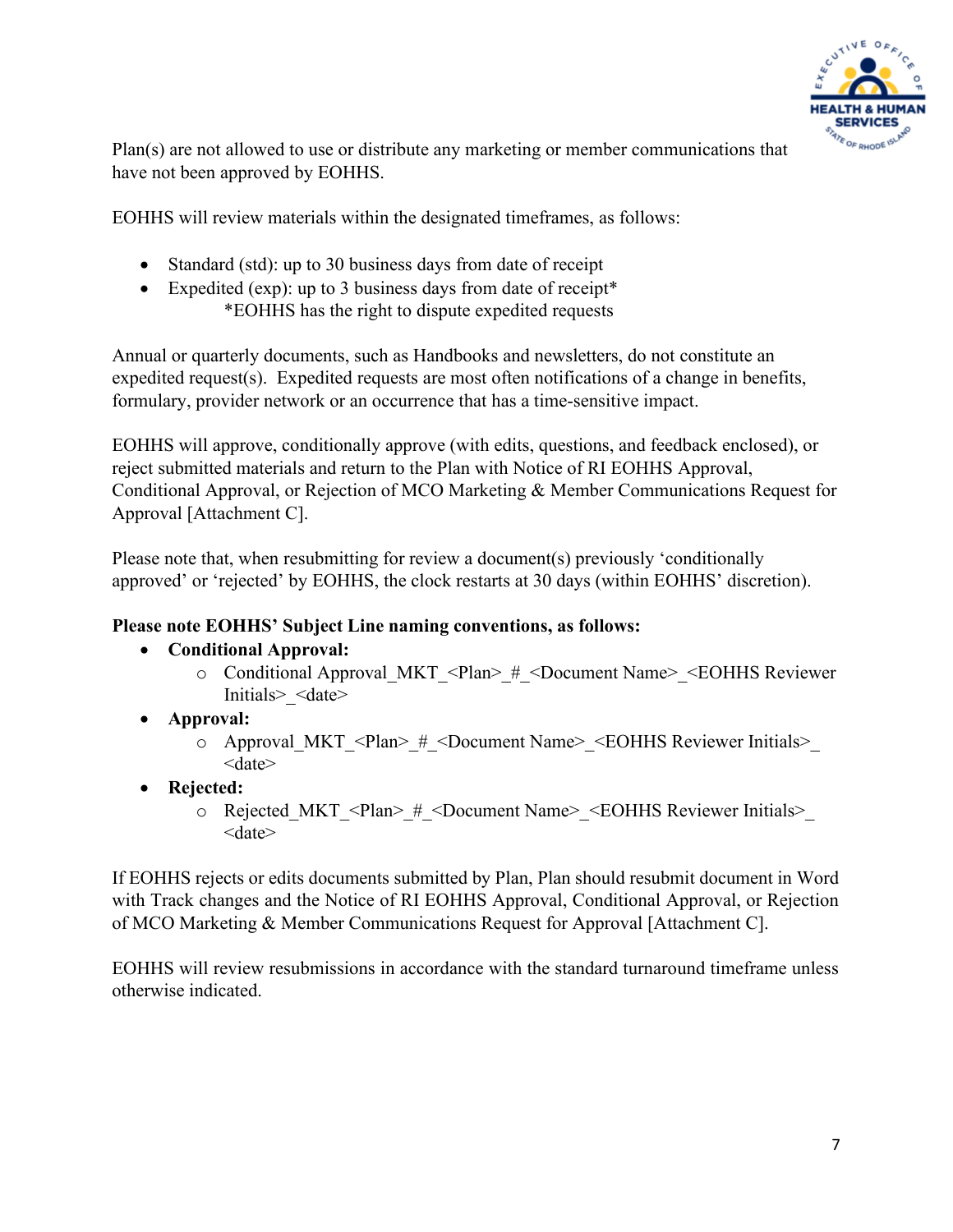

## GENERAL MARKETING APPROACHES AND ACTIVITIES

The Health Plans may utilize a full range of marketing approaches to:

- Promote the Health Plan
- Inform Medicaid recipients eligible for a program that they may enroll and remain in a Health Plan.

Once the Plan seeks and receives EOHHS' approval, the following **pre-enrollment activities** may be used to promote a Health Plan:

- Conduct mass media marketing campaigns, such as advertisements in newspapers, TV, radio, billboards, Health Plan website, or yellow pages which announce participation in EOHHS' Managed Care Programs
- Develop brochures, leaflets and posters to be distributed by the Plan(s) or by third parties
- Sponsor health fairs and special events
- Distribute health educational materials to promote EOHHS' Managed Care Programs and the Health Plan
- Conduct speaking engagements with presentation materials such as slides, charts, handouts, etc.

The Health Plan may conduct mass marketing and advertising activities, which have been approved by the State, that announce their participation in the RI Medicaid Managed Care & NEMT programs, so long as they do NOT include:

- Mass mailings to low-income individuals who have not yet been determined by the State to be eligible for enrollment
- Door-to-door or telemarketing activities to low income individuals
- Confusing or misleading information about the coverage or benefits offered.

The Health Plan may display marketing materials and conduct marketing activities at their sites, private locations and public buildings. These displays and activities must not occur within fifty (50) feet of any location established by the State to conduct eligibility and enrollment activities for the RI Medicaid Managed Care Programs.

The Plan must create a Marketing plan for EOHHS approval submitted on the templates provided in Chapter 3 of the Managed Care Manual, Marketing Policies & Procedures. The Plan must update their Marketing Plan(s) annually, revise the plan as needed, and readily make the marketing plan available to EOHHS upon request.

- Approval of content is specific to each medium. For example, wording in a written advertisement intended as a flyer to members may not be used in a TV or radio ad. The Health Plan is required to submit separate requests for content approval to each media.
- Giveaways/trinkets of nominal value, such as pencils, magnets, plastic pillboxes, etc. may be used in Health Plan promotions. The value of each item should not exceed \$2.00.

The marketing materials should include information necessary to enable the member to make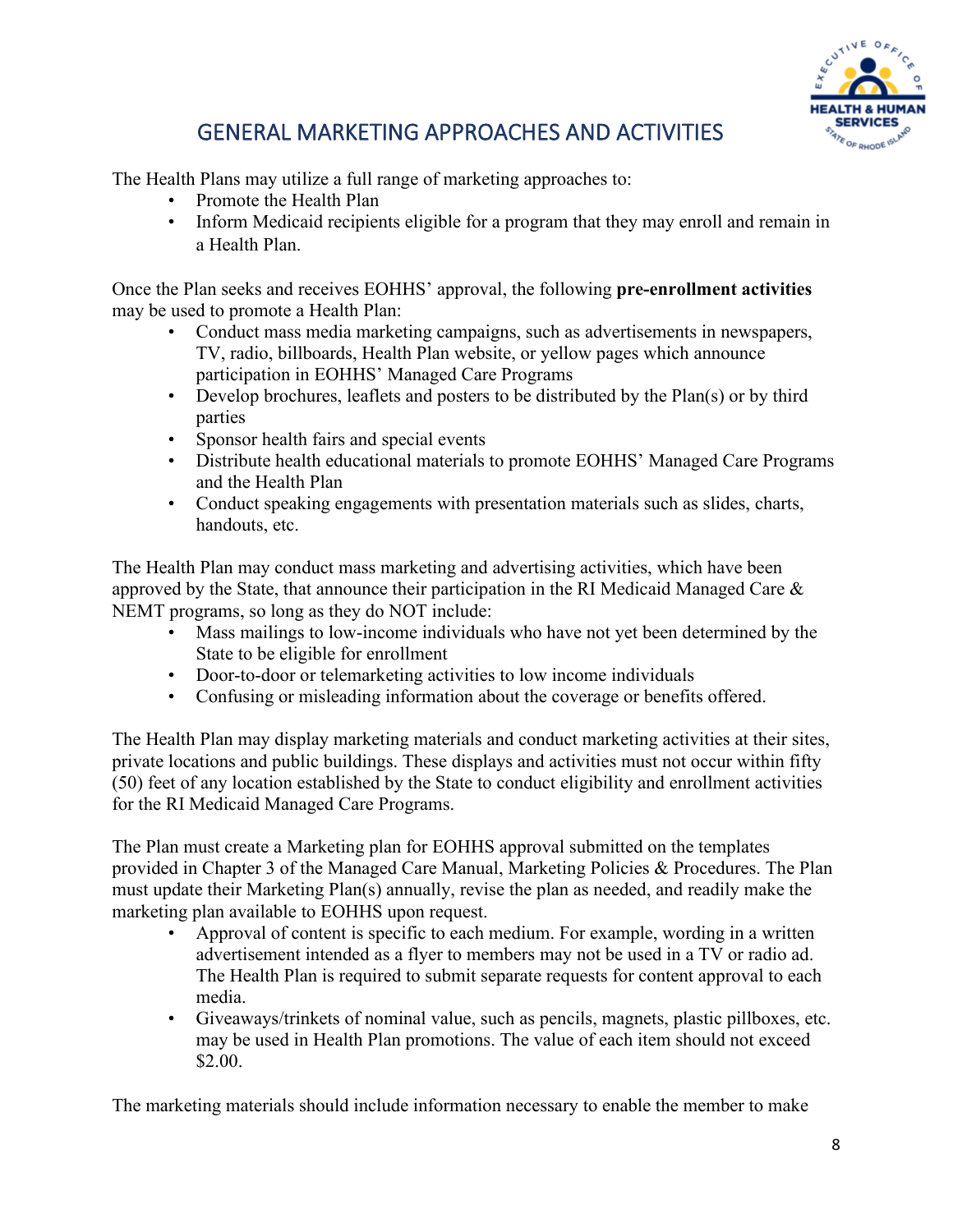

an informed decision about enrollment based on the medical services provided. (e.g., a telephone number through which the enrollee may obtain a list of contracting providers and data on their location and availability, such as operation and accessibility of public transportation).

Health Plans may develop materials that educate potential enrollees about their specific health. The materials must be sent for review and approval. Approved materials may be made available at education events in the community such as health fairs. **These materials may not be used at provider offices.**

### **1. Face to Face Outreach**

Face-to-face outreach by the Health Plan that is directed at participants or potential enrollees, including direct or indirect door-to-door contact, telephone contact, or other cold-call activities, is strictly prohibited. Cold call outreach is prohibited (both in person and by telephone) in all outreach activities. At no time shall a Health Plan representative approach an individual to offer education or information about the Health Plan. For example, at health fairs, a Health Plan representative is prohibited from approaching individuals to offer information about the Health Plan. An individual must approach the Health Plan representative and/or table/booth to request information.

Targeted marketing efforts, including having Marketing Representatives answering questions by phone or in-person from Members or potential enrollees, is not considered cold call marketing.

## **2. Pre-Enrollment**

EOHHS must review and approve all pre-enrollment marketing activities and membership materials used by the Health Plans, and or their subcontractors, which mention or are specific to Managed Care Programs.

Plans may use a full range of marketing approaches to promote their Plan. Marketing materials should include information necessary to enable the member to make an informed decision about enrollment based on the services provided.

Marketing or distributing marketing materials, including member handbooks, and soliciting enrollees in any other manner, inside, at the entrance or within fifty (50) feet of check cashing establishments, public assistance offices, DHS eligibility offices for the Supplemental Nutrition Assistance Program (SNAP), provider locations (including health care facilities, freestanding urgent care centers, store-based clinics), pharmacies, Medicaid Eligibility Offices, and/or certified Medicaid Application Centers without prior approval from EOHHS.

With the approval of EOHHS, Plans may conduct the following pre-enrollment activities:

- Marketing campaigns including advertisements in newspapers, TV, radio, billboards, and other media;
- Develop and distribute brochures and posters;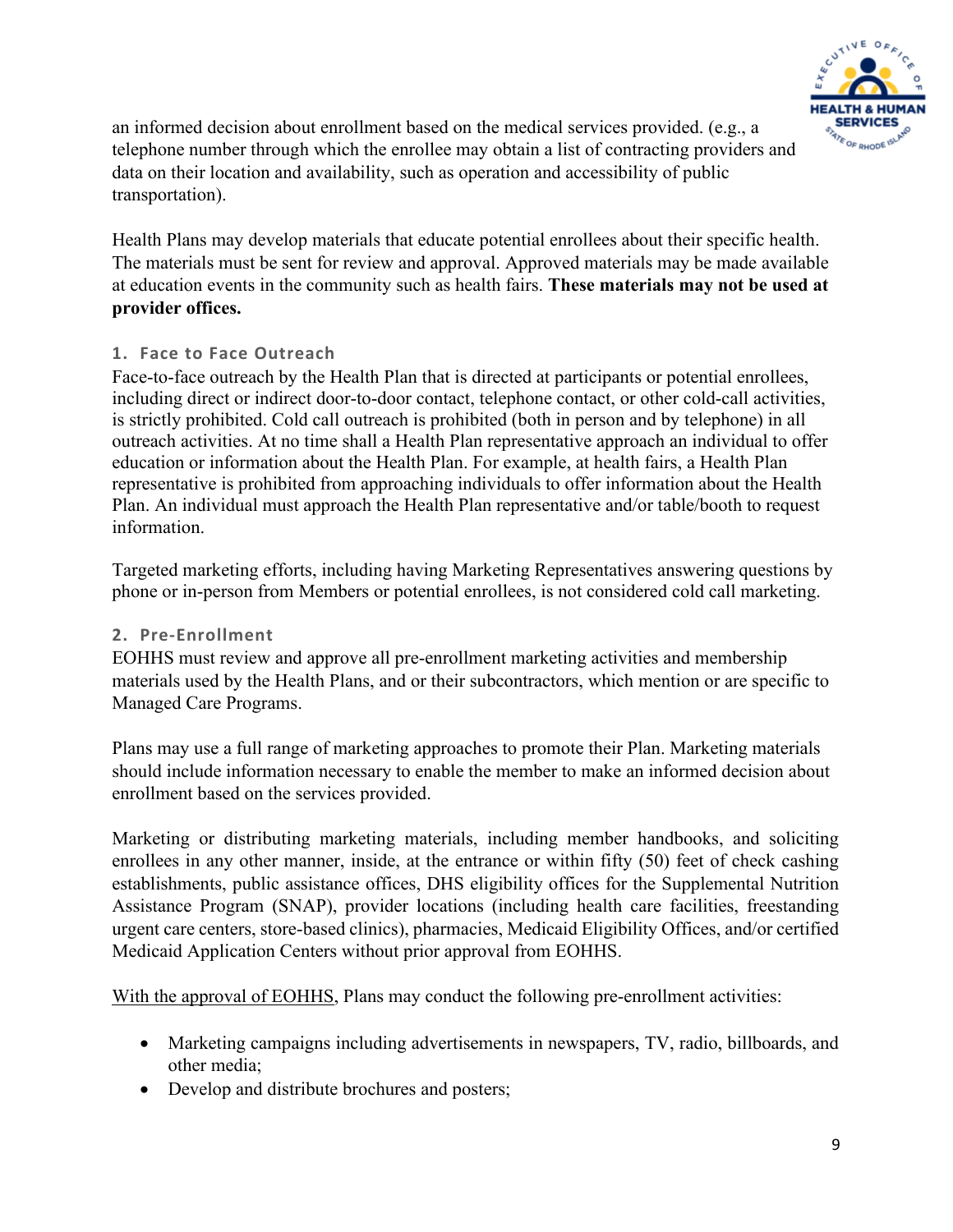

- Sponsor health fairs and special events;
- Conduct presentations

The pre-enrollment marketing materials provided to potential Medicaid-eligible individuals that have applied for enrollment into managed care and are interested in a Health Plan should include:

- Eligibility requirements that indicate an individual's eligibility is based on his/her eligibility for Medicaid and/or EOHHS' Managed Care Programs only.
- A written statement that the Health Plan may neither refuse enrollment based on an individual's health status, or prior use or anticipated use of health services, nor impose restrictions for preexisting conditions.
- Description of benefits provided under the RIte Care and associated Managed Care Programs, including any additional benefits approved by EOHHS.
- Information on application and enrollment procedures.
- How and where to obtain services from or through the Health Plan, including an explanation of the role of the primary care provider (PCP) and prior authorization procedures, i.e., instructions for accessing emergency and urgently needed care.
- Notice that the Health Plan is authorized by law to terminate or refuse to renew its contract with the State and that the State may also choose not to renew its contract with the organization and that termination or non-renewal may result in termination of the individual's enrollment in the Health Plan. (Usually in the subscriber agreement).
- Disenrollment rights and procedures

Discussion of applicable premiums, co-payments and deductibles include:

Statements that premiums and benefit packages may change at the beginning of each contract period but may not change during the contract period unless the change is to the advantage of the enrollee or is required by Federal or State law.

**3. Materials and Communications Requiring State Review**

Materials requiring State review include but is not limited to:

- Welcome materials, identification cards
- Health Plan education materials
- Website content, directories
- Member handbooks
- Brochures, posters, member newsletters, fact sheets
- Surveys
- Notices, form letters, mass mailings, system-generated letters
- Call scripts
- TV, radio, and newspaper advertisements
- Any other marketing or member communication materials as identified by EOHHS.

## **Formats**

Formats subject to these *Guidelines* may be in any format including, but not limited to: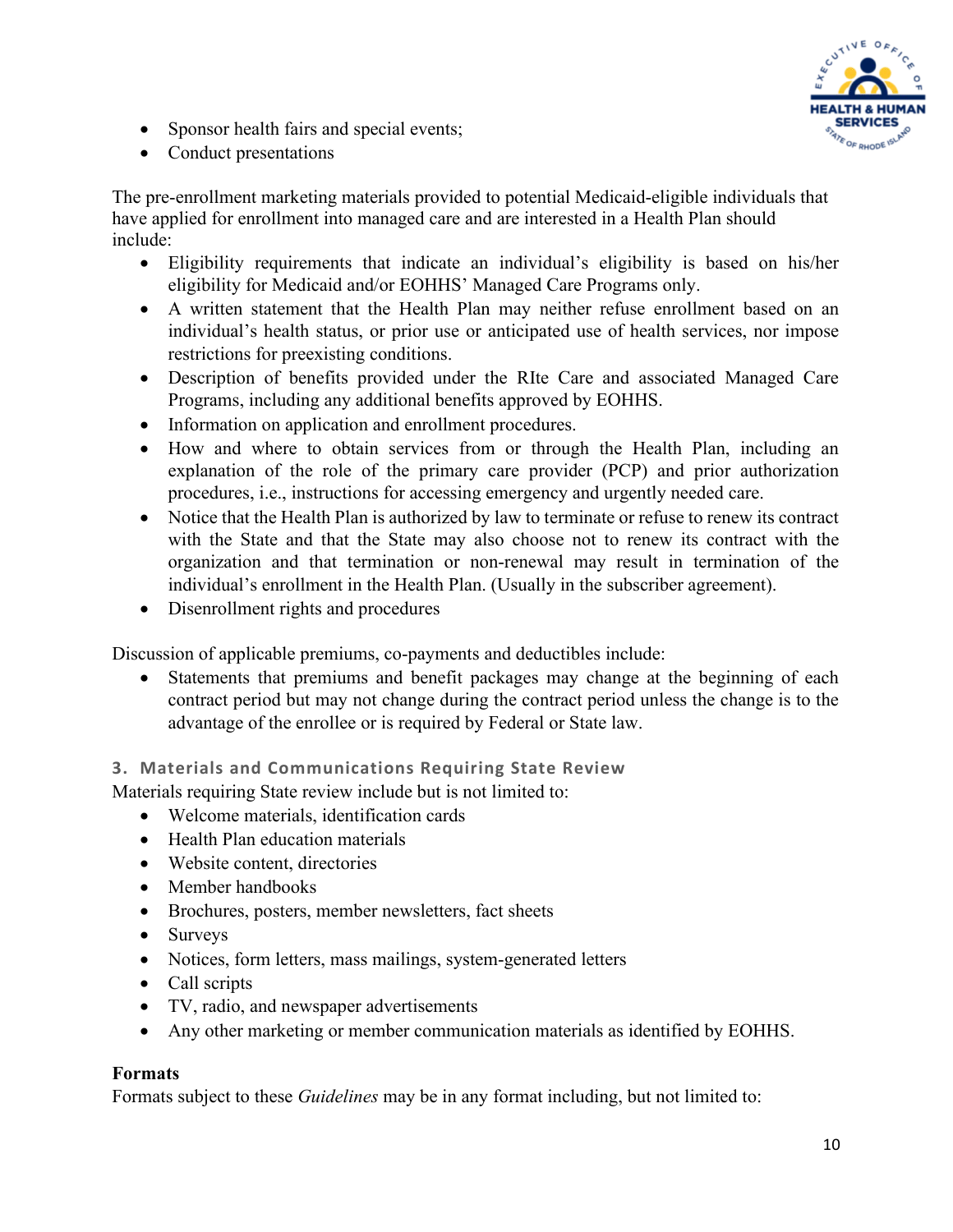

- written
- audio
- visual
- digital or
- electronic format
- **4. Communication with Media Source**
	- Plans can communicate with the media when contacted by a media source.
	- All Plan press releases must be reviewed and approved by EOHHS prior to distribution or release.

## **5. Limited English Proficiency (LEP) Requirements**

All Plans written materials, that are essential to enrollee's obtaining services, (including, at a minimum, provider directories, member handbooks, appeal and grievance notices, and denial and termination notices), must contain an explanation that the following alternative forms of communication are available upon request and at no cost, to the potential or current enrollees.

Written materials must include the following:

- Taglines in the State's [prevalent](https://www.law.cornell.edu/definitions/index.php?width=840&height=800&iframe=true&def_id=e29f54cbfb07082c7891c1371fbdf496&term_occur=5&term_src=Title:42:Chapter:IV:Subchapter:C:Part:438:Subpart:A:438.10) non-English languages [Attachment A]
- The availability of alternative formats
- A conspicuously visible font size
- Translated versions that include Portuguese and Spanish, at a minimum
- Oral interpretation and other auxiliary aids and services.
- The toll-free telephone number, language line telephone number and the TTY/TDD telephone number of the [MCO's](https://www.law.cornell.edu/definitions/index.php?width=840&height=800&iframe=true&def_id=1daf12b5f60f2d316a82cf2b0c33d729&term_occur=10&term_src=Title:42:Chapter:IV:Subchapter:C:Part:438:Subpart:A:438.10) member/customer service must be made available on all written information.

## **6. Nondiscrimination Provisions**

## **Section 1557 of the Patient Protection and Affordable Care Act**

Section 1557 and its implementing regulation (Section 1557) require covered entities to post – in their significant publications and communications – nondiscrimination notices in English, as well as taglines in at least the top 15 languages spoken by individuals with limited English proficiency (LEP) in the State(s) served.

The following are not significant publications communications under Section 1557:

- Radio or television ads:
- Identification cards (used to access benefits or services);
- Appointment cards;
- Business cards:
- Banners and banner-like ads;
- Envelopes; or
- Outdoor advertising, such as billboard ads.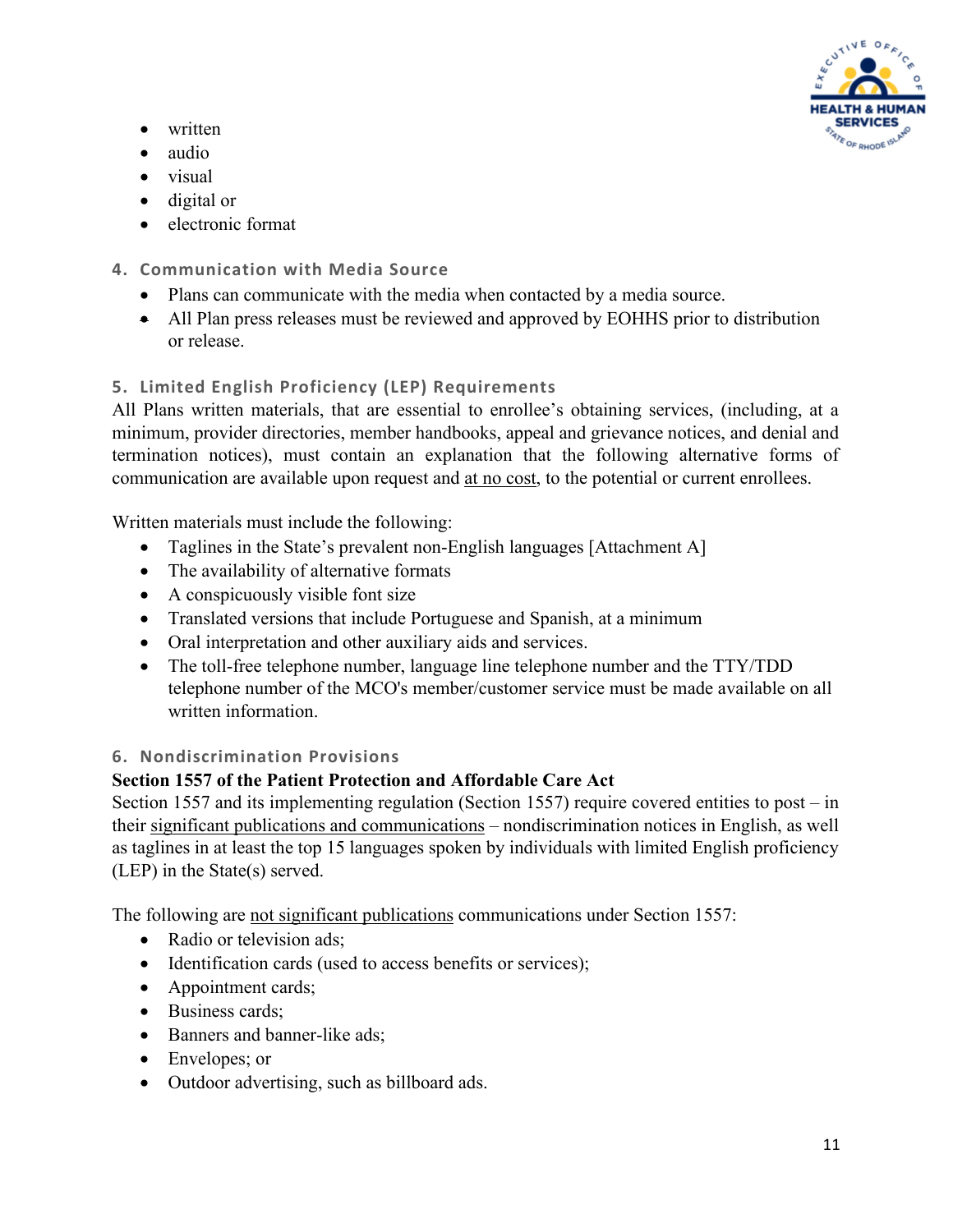

Significant publications and communications that are small-sized, covered entities must post at least a nondiscrimination statement in English and taglines in at least the top two languages spoken by individuals with LEP of the State(s) served. Examples of documents that are "smallsized" include:

- Postcards
- Tri-fold brochures
- Pamphlets

Significant publications and significant communications that are presented on 8.5 x 11-inch paper are not considered "small-sized," even if the information conveyed fits on one side of a page.

Non-Discrimination enclosure must include all **boldfaced language outlined below**, at a minimum. Plans can add language and format at their discretion. The language below that is **not boldfaced** is not required to be included verbatim, all points are communicated. Plans can draft this language within the parameters of their respective style guidelines.

### **7. Marketing Activities by Providers**

- For purposes of this section any reference to a Provider also includes Accountable Entities.
- The Plan is responsible for any Marketing Activities engaged in by contracted Providers, including any Provider distribution of the Plan's Marketing Materials that have not received EOHHS approval. The Plan may not allow the Provider to distribute any Marketing Material not created by the Plan and approved by EOHHS.
- In addition to the Marketing guidelines in Chapter 3 of the Managed Care Manual, the Plan must ensure Provider compliance with the following Marketing policies:
	- o Providers must distribute or display Marketing Materials for all contracted Managed Care Organizations or choose not to distribute or display for any contracted Managed Care Organizations. The Provider may choose which Marketing Materials to distribute or display so long as the Provider does not give the appearance of supporting one Managed Care Organization over another.
	- o Providers may inform Members and potential enrollees where they are contracted.
	- o Providers may educate Members and potential enrollees of the benefits and services, including value-add services, that each contracted Managed Care Organization offers. Providers must not recommend one Managed Care Organization over another, offer Members or potential enrollees incentives to select a particular Managed Care Organization, or assist the Member or Potential Member in deciding to select a particular Health Plan.
- The Plans are responsible for including language in their provider contracts to strictly prohibit providers from comparing MCOs or advocating for one MCO.
- If a Member or potential member requests contact information for a Managed Care Organization or assistance with a Managed Care Organization application, the Provider may distribute that information or refer the potential enrollee to HSRI or navigators. It is strictly prohibited to have the Plan, any of its employees, or subcontractors, or providers assist the potential enrollee with the application.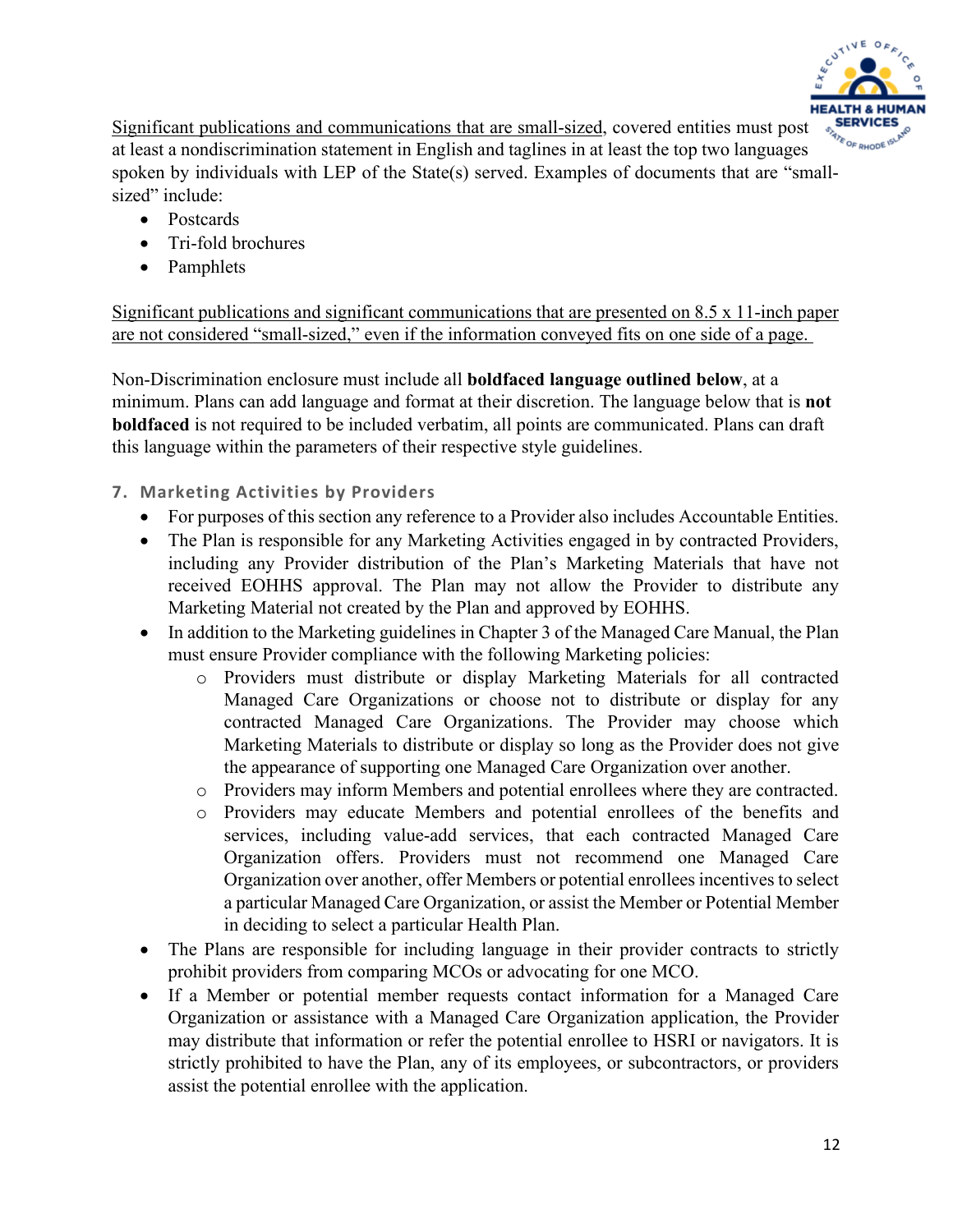

The Plan, in its sole discretion, may institute additional policies around Marketing and Marketing Materials, so long as those policies do not conflict with the one in these *Guidelines* or the Managed Care Manual. The Plan is responsible for educating contracted Providers of and enforcing those additional policies and procedures.

#### **8. MANDATORY LANGUAGE**

#### **DISCRIMINATION IS AGAINST THE LAW**

<Plan Name> complies with applicable Federal civil rights laws and does not discriminate on the basis of race, color, national origin, age, disability, or sex. <Plan Name> does not exclude people or treat them differently because of race, color, national origin, age, disability, or sex.

- **Provides free aids and services to people with disabilities to communicate effectively** with us, such as written information in other formats (large print, audio, accessible electronic formats, other formats).
- **Provides free language services to people whose primary language is not English,** such as qualified interpreters and information written in other languages.

If you need these services, contact <Plan Specific>.

If you believe that <Plan Name> has failed to provide these services or discriminated in another way on the basis of race, color, national origin, age, disability, or sex, you can file a grievance with:

<Plan Specific Contact Information>

You can file a grievance in person or by mail, fax, or email. If you need help filing a grievance, the <Plan Name> Civil Rights Coordinator is available to help you.

You can also file a civil rights complaint with the U.S. Department of Health and Human Services, Office for Civil Rights, electronically through the Office for Civil Rights Complaint Portal, available at https://ocrportal.hhs.gov/ocr/portal/lobby.jsf, or by mail or phone at:

> U.S. Department of Health and Human Services 200 Independence Avenue, SW Room 509F, HHH Building Washington, D.C. 20201 Phone: 800.368.1019, 800.537.7697 (TDD)

Complaint forms are available at <http://www.hhs.gov/ocr/office/file/index.html.>

We can give you information in other formats, such as braille and large print, and in different languages upon request.

#### **9. Social Media & Other Digital Content**

All social media content must be submitted to RI EOHHS for review and approval, as follows:

At a minimum, the Plan must submit: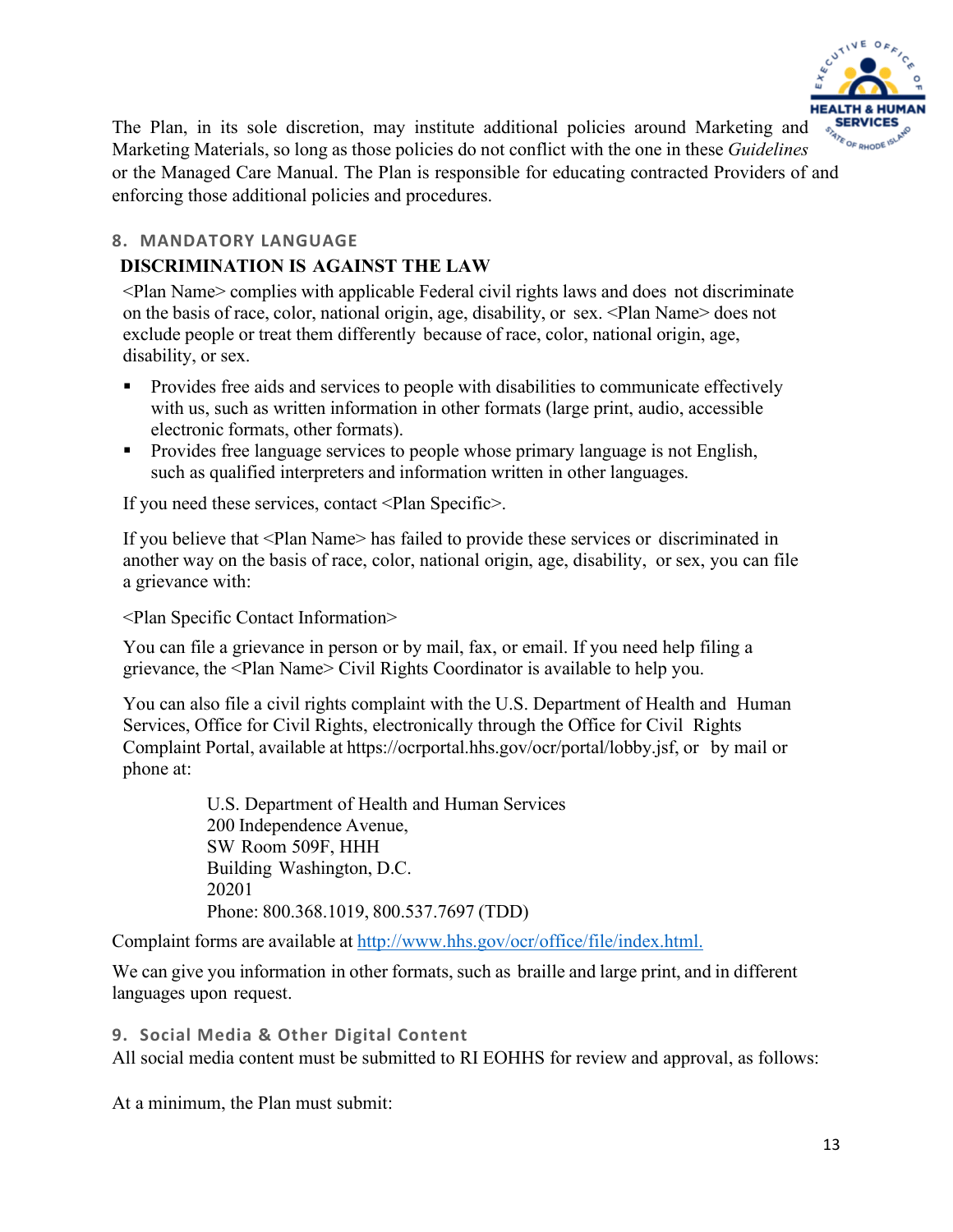

- 1) A Microsoft Word document that includes content and indicates where and how it will be included in the social media post;
- 2) Confirmation of which social media platform(s) will include the content;
- 3) The active URL. If the URL has not been developed or confirmed, the Plan must submit it at a later date for RI EOHHS' review and approval.
- 4) Content and platform meets 508 Compatibility requirements.

#### **10. Mobile Applications**

Any mobile apps that are cobranded with the Plans must adhere to Interoperability and these *Rhode Island EOHHS Guidelines for Marketing Materials and Member Communications for Medicaid Managed Care Program, RIte Smiles, Non-Emergency Medical Transportation and Medicare-Medicaid Program (ad hoc).* 

## MEMBER INCENTIVES and/or REWARDS

Plans may offer incentives and/or rewards to their **enrolled members** to promote and reward healthy behaviors, e.g., compliance with immunizations, prenatal visits, or participating in disease management programs. Member rewards may only be offered for a member's participation in preventive care or completing a health-related activity. All incentives or incentive reward packages must be approved by EOHHS prior to use. The Plans are encouraged to consider items that can be used to promote healthy behaviors, e.g., toothbrushes, immunization schedules, or booklets to keep track of blood sugars.

- If the reward for healthy behavior is offered **within thirty (30) days** of an individual's enrollment, the value of the reward **may not exceed ten (\$10.00) dollars**;
- If the reward for healthy behavior is offered **after thirty (30) days** of an individual's enrollment, the value of such gift **may not exceed twenty-five (\$25.00) dollars**;
- The only occasions in which the value of the reward may exceed \$25.00 is for discounted gym membership or for diapers provided to mothers who have given birth.
- Member rewards or incentives cannot be in the form of cash or an item that can be sold and converted to cash. Gift cards must have specific retailer associated with them. Examples of prohibited gift cards: American Express, Visa cards may not be used.
- Plans may sponsor raffles for its members, but they must be prior approved by EOHHS. The total value of gifts made available to winning tickets may not exceed \$25.00 per winning ticket and a maximum of \$75.00 for three (3) drawn tickets.
- **These incentives cannot be offered to any individual not yet enrolled in the Plan.**

#### **1. Gifts**

**Plans may not offer gifts or payments as an inducement to enroll in their plan.**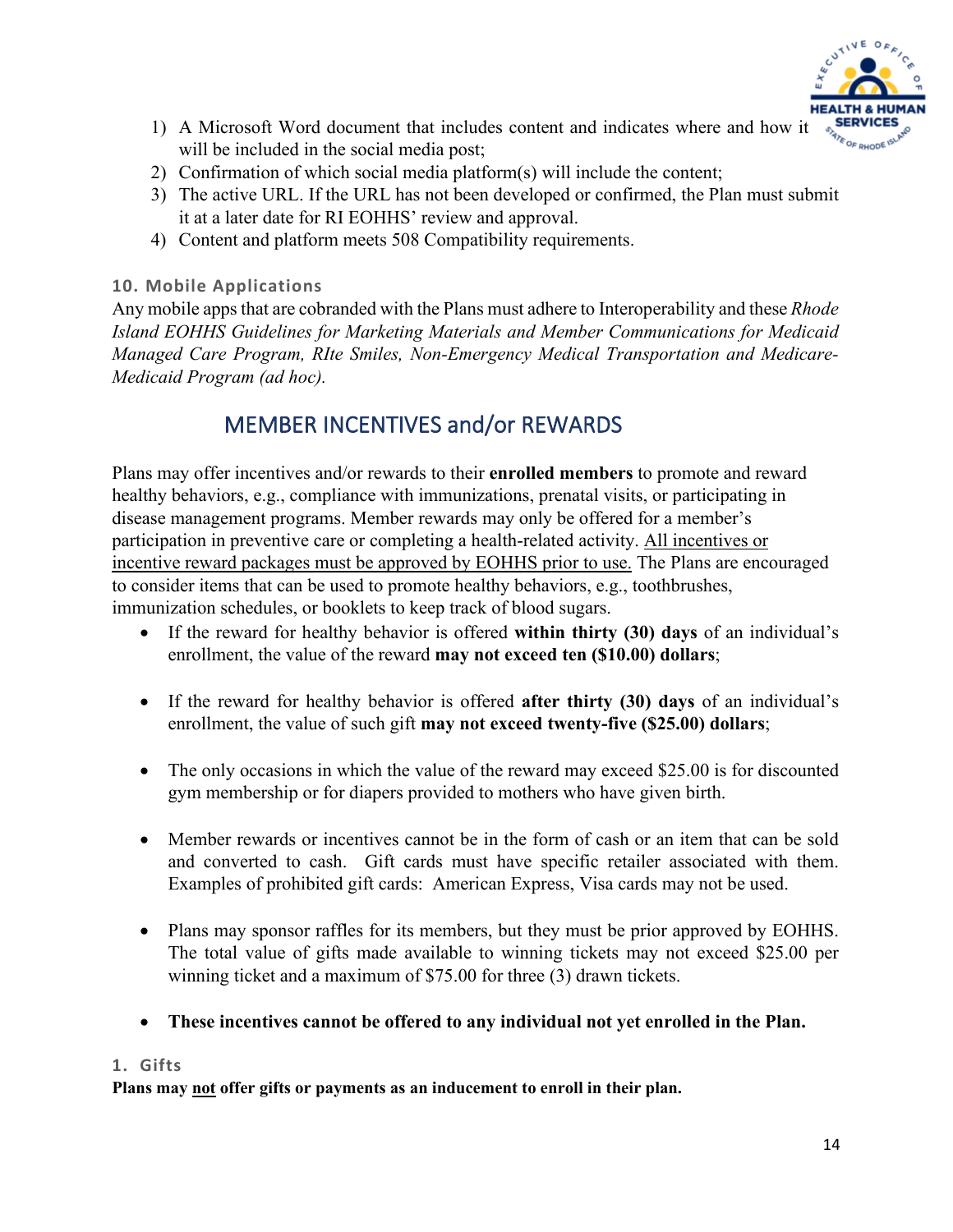

Some giveaways of nominal value may be allowed on a limited basis when approved by EOHHS prior to use. Giveaways or trinkets of nominal value, such as pencils, magnets, plastic pillboxes, etc. may be used in Plan promotions. The value of each item should **not exceed \$2.00**

- Plans may provide gifts or incentives to prospective enrollees if those gifts or incentives are also provided to the general public and **do not exceed ten dollars (\$10)** in value per individual gift or incentive.
- Plans may not offer gifts or gratuities of any kind or value to State employees or representatives of EOHHS, such as consultants or navigators, as outlined in Rhode Island's [Code of Ethics.](https://ethics.ri.gov/code/)
- Plans shall not provide cash to prospective or current enrollees, except for reimbursement of expenses and/or stipends, for participation on committees or advisory groups in an amount approved by EOHHS.

## PROHIBITED MARKETING ACTIVITIES

Plans are prohibited from distributing marketing or utilizing membership materials that have not been approved by EOHHS or that EOHHS has disapproved in writing.

EOHHS reserves the right to require an organization to withdraw advertising or other materials from distribution immediately or to publish, at the plan's expense, a retraction and/or clarification relating to any statements that may be interpreted as false, misleading or fraudulent or that the state deems violates these *Guidelines.*

An individual must approach or contact the Plan representative first to request information about the Plan. A Plan representative approaching an individual to offer information about the Plan is forbidden.

For example: Health Fairs: a Health Plan representative is prohibited from approaching individuals to offer information, the individual must approach the Health Plan table or booth and request information.

**Plans and/or Plan's Subcontractors Prohibited Activities**

- Inducing providers or employees of EOHHS, the Department of Human Services (DHS) or any other State Agency to reveal confidential information about beneficiaries or otherwise use such confidential information in a fraudulent manner to promote or enhance Plan
- Seeking to influence enrollment with the sale of any private insurance to potential or current enrollees.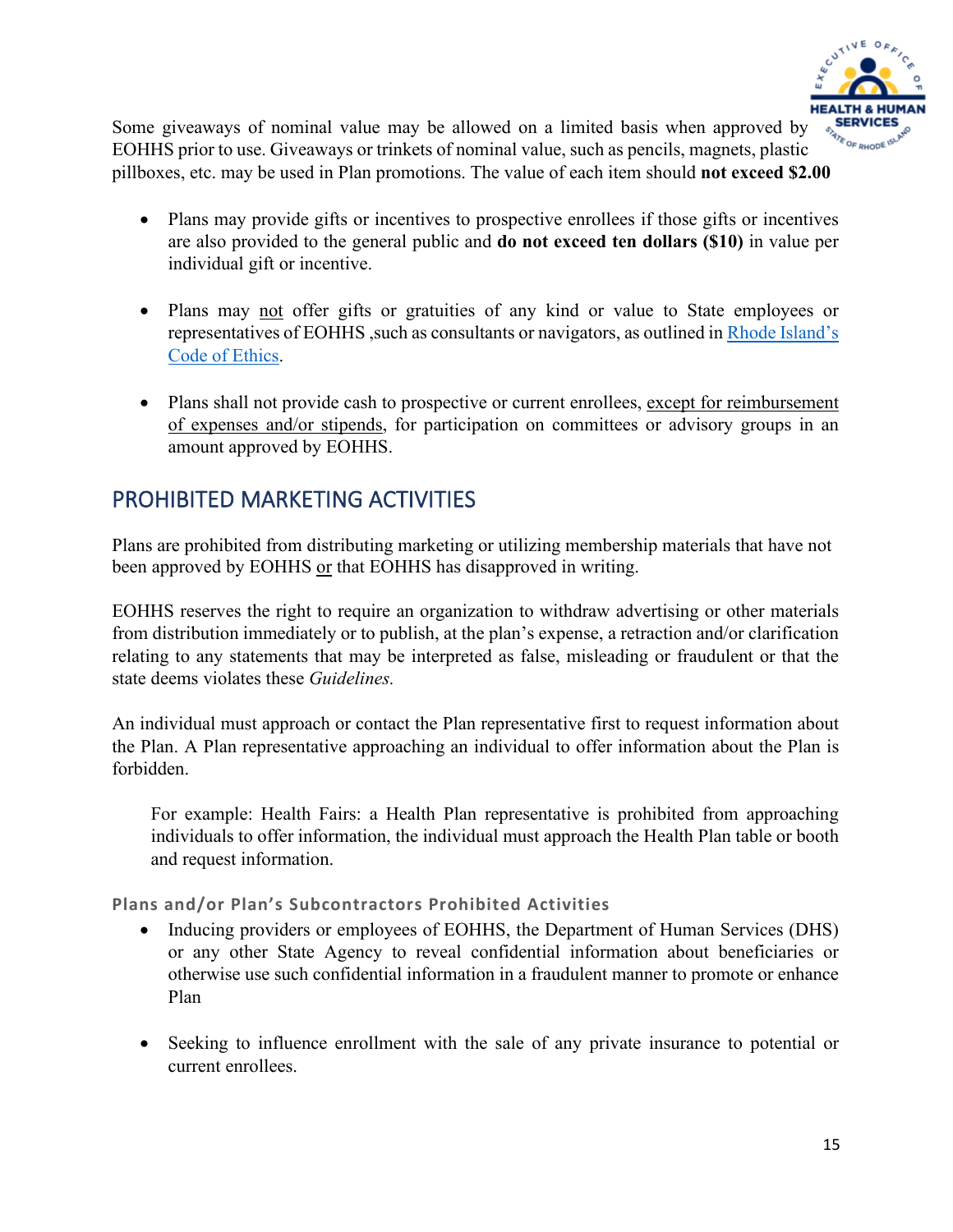

- Sending direct mailings to low-income individuals who have not yet been determined eligible by the state
- Conducting face-to-face outreach directed at current or potential enrollees, including direct or indirect door-to-door contact, telephone contact, or cold-call marketing
- Sending deliberately confusing, misleading or fraudulent information about covered benefits.
- Using Health Plan-specific education materials at provider offices
- Activities that mislead, confuse, or misrepresent Health Plan benefits

#### **Activities that could mislead or confuse current or potential enrollees or that misrepresent EOHHS' Managed Care Programs or the Health Plan are prohibited**

- Claiming recommendation or endorsement by the state or CMS or claiming the state or CMS recommends enrollment in your Health Plan;
- Using terms, such as "Official U.S government", "Official Rhode Island government"
- Using identifying labels such as: Medicaid, RIte Care, CSHCN, RIte Smiles, Rhody Health Partners" on envelopes or in other marketing materials in ways likely to confuse current or potential enrollees;
- Using coupons or cards requesting additional information from current or prospective enrollees for enrollment screening or to activate enrollment;
- Omitting information necessary for the enrollee to make an informed choice, whether the individual specifically requests the information or not;
- Making overstatements about the Health Plan's coverage;
- Implying of perpetual coverage;
- Incorrectly describing Medicaid and associated managed care plans' covered services;
- Attempting to persuade or steer an enrolled member to disenroll from one Health Plan and enroll in another;
- Not offering benefits approved by the state or CMS;
- Indicating that covered benefits are "free" or at "no cost" to the enrollee; and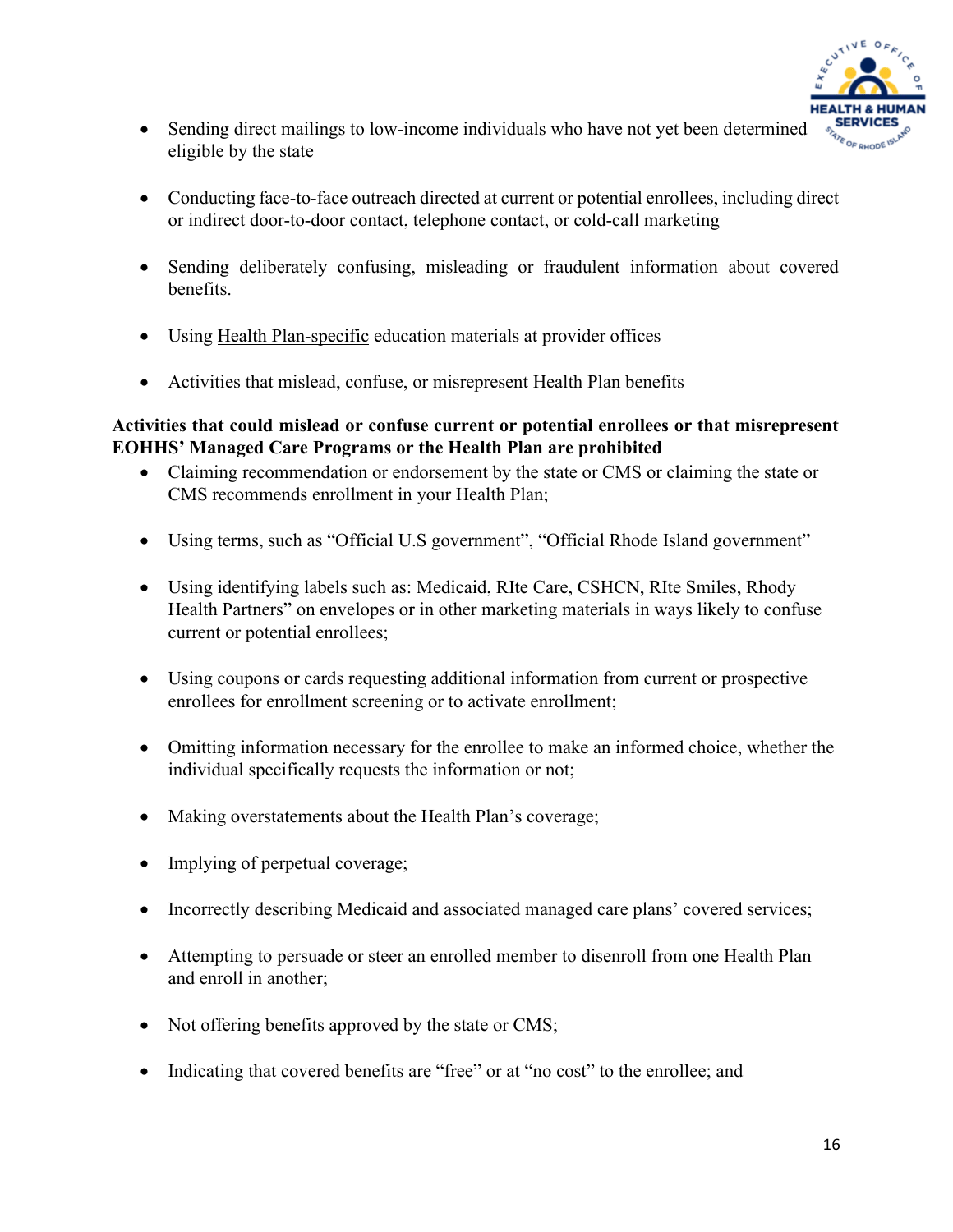

• Implying that the individual's current or desired physician is affiliated with the Health Plan when that is not the case or his/her panel is closed to new patients.

#### **Discriminatory activities**

Any marketing, communication or activity whose purpose, in full or in part, is to discourage participation in their specific plan based on actual or perceived economic or health status. Such activities include but are not limited to:

- Attempts to enroll individuals from a high-income area if the plan is not making a comparable effort to enroll people from lower income areas in its service area or
- Attempts to give enrollment priority to those in its service area who are newly eligible for Medicaid/EOHHS' Managed Care Programs over other people
- Engaging in outreach activities which target prospective enrollees based on health status.
- Engaging in marketing activities that are non-compliant with applicable State and Federal civil rights\*

*\*The Centers for Medicare & Medicaid Services (CMS) doesn't exclude, deny benefits to, or otherwise discriminate against any person on the basis of race, color, national origin, disability, sex, or age in admission to, participation in, or receipt of the services and benefits under any of its programs and activities, whether carried out by CMS directly or through a contractor or any other entity with which CMS arranges to carry out its programs and activities.*

#### **Health Plan Marketing Representatives**

- Health Plan marketing representatives must clearly identify themselves as representatives of a specific Plan when engaging with a member or prospective member.
- Health Plans may, however, explain that your organization has a contract with the State of Rhode Island.
- Health Plan representatives may not identify themselves as an agent of Medicaid, RIte Care, CSHCN, RIte Smiles, Rhody Health Partners, or the Federal government. Health Plan representatives may represent themselves to be employees of EOHHS or DHS.